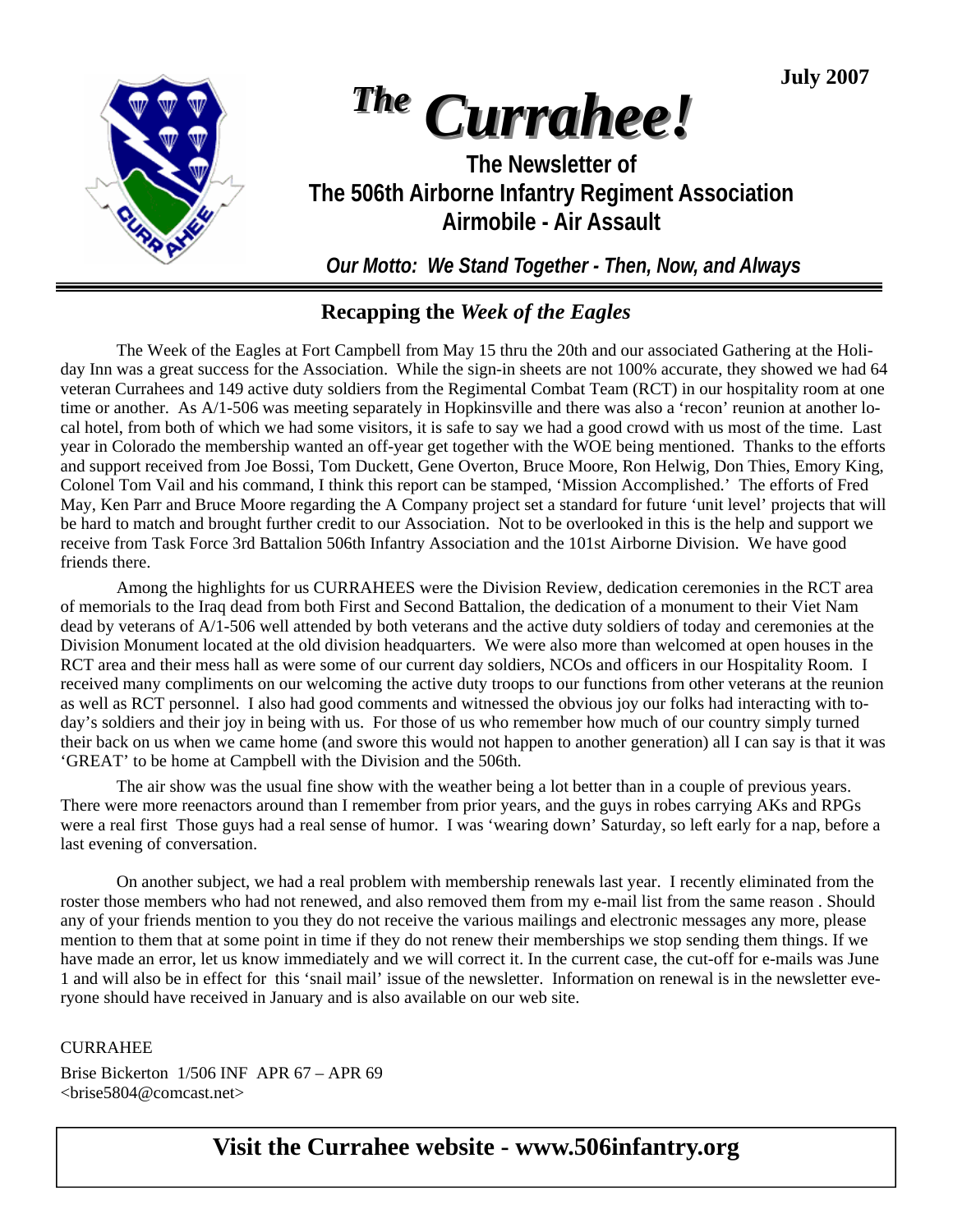### **Currahee Hero honored**

By Greg Phillips (Company D/1-506)

*In February of this year, the 506th Airborne Infantry Association (Airmobile-Air Assault) made a contribution to a committee in Fairfield, Illinois that was erecting a monument to a former resident of their town, Kenneth Kays. Kenny was a medic attached to D/1-506 and several of our members have memories of the day he was wounded and what he did. Greg Phillips was one of those and provided us with write-ups on the battle and the ceremony which he and several members of the company attended and participated in. Thanks to Greg, we have the following article.* 

 On May 5th, I journeyed to Fairfield, Illinois for dedication of a monument to honor the late Kenneth Kays, a holder of the Congressional Medal of Honor for his actions almost 37 years before in Vietnam.. Along with me were several other members of D/1-506th Infantry plus representatives from the 506th Infantry Association.

 Fairfield Fire Chief Mike Pottorff coordinated and directed the event and those assisting him did a remarkable job of organizing the celebration. Although many Fairfield residents didn't recognize Kays' sacrifice during his lifetime, they and former Vietnam-era soldiers dedicated a black granite monument in his memory. It is located in a place of honor on the front lawn of the Hannah House Museum just south of Fairfield's downtown district. The main program began with the Pledge of Allegiance the National Anthem, and Presentation of the Colors by local members of the VFW and a color guard of the 101st Airborne Division soldiers from nearby Fort Campbell. Several members of the Second Platoon ,Company D/1st of the 506th Infantry, 101st Airborne Division who served with Kenny Kays in Vietnam unveiled the memorial in his honor. Following lunch, the members of the 506th Infantry Association visited the grave of Kenneth Kays.

 On that day in 1970, we faced an NVA Sapper (Special Forces) battalion of approximately 320 men and a North Vietnamese Army Brigade of 1200 men. We arrived May 5th and hit one of the hottest LZs ever, with enemy positions surrounding the base. We were greeted by 51-caliber machine guns, mortars, gas and small arms fire from the north, west and south. During this landing, my Platoon lost our medic to a chest wound. The entire Company spent the first night atop Maureen and we never realized what was in store for us over the next two days.

 On the morning of May 6th, just before my Platoon did a recon off of Maureen to the South, a new Medic joined our platoon— Kenneth Kays. The citation describes the action. Afterwards, Kenneth Kays was awarded The Congressional Medal of Honor. PFC Kenneth David, the platoon leader's RTO received the Distinguished Service Cross, platoon sergeant Stephen Avgerinos the Bronze Star with "V" Device, and Sp4 Greg Phillips the Silver Star.

In later years we learned that Kenny had a rough ad-

justment to life after Viet Nam and in some ways withdrew into himself. Kenny died November 29, 1991 and is buried at Maple Hill Cemetery in Fairfield. His military issue tombstone reads "Kenneth M. Kays: Medal of Honor: PFC US Army – Vietnam; Purple Heart." He was awarded the Medal by President Richard M. Nixon. The citation reads in part:

 " Pfc. (then Pvt) Kenneth Kays distinguished himself while serving as a medical aidman with Company D, 1st Battalion, 101st Airborne Division near Fire Support Base Maureen. A heavily armed force of enemy sappers and infantrymen assaulted Company D's night defensive position, wounding and killing a number of its members. Disregarding the intense enemy fire and ground assault, Pfc. Kays began moving toward the perimeter to assist his fallen comrades. In doing so he became the target of concentrated enemy fire and explosive charges, 1 of which severed the lower portion of his left leg.

 "After applying a tourniquet to his leg, Pfc. Kays moved to the fire-swept perimeter, administered medical aid to 1 of the wounded, and helped move him to an area of relative safety. Despite his severe wound and excruciating pain, Pfc. Kays returned to the perimeter in search of other wounded men. He treated another wounded comrade, and, using his own body as a shield against enemy bullets and fragments, moved him to safety. Although weakened from a great loss of blood, Pfc. Kays resumed his heroic lifesaving efforts by moving beyond the company's perimeter into enemy held territory to treat a wounded American lying there. Only after his fellow wounded soldiers had been treated and evacuated did Pfc. Kays allow his own wounds to be treated. ... Pfc. Kays' heroism at the risk of his life are in keeping with the highest traditions of the service and reflect great credit on him, his unit, and the U.S. Army."

*D/1-506th 1970 Currahee Veterans at Kenny Kays grave at Maple Hill Cemetery. (Standing L-R): Roger Crabb, Hoyt Bruce Moore III (A Co, 1st BN, 1970-1971), Kenny David, Tony Cox, Greg Phillips, Don Shaughnessy, Merle Delagrange, Steve "Greek" Avgerinos, John "Ernie" Banks. (Kneeling): Randy Mills, author of*  Troubled Hero: A Medal of Honor, Vietnam, and the War at Home

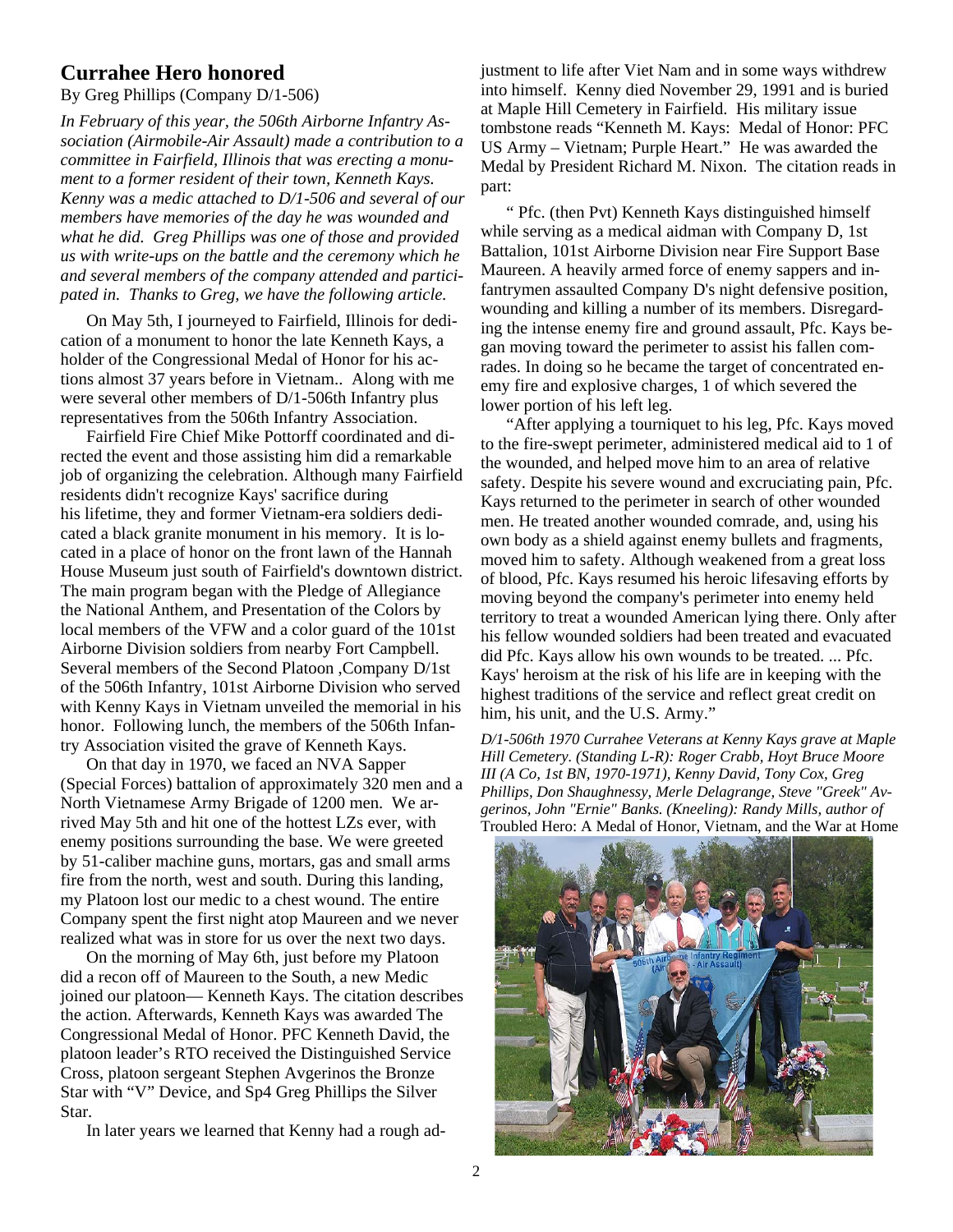### **3/506 Report**

#### Jerry Gomes. 3/506 Reporter

The Oregon Cascade Chapter 101st Airborne Div Assn.15th Annual D-Day BBQ took place Saturday, July 14th in Sandy, Oregon, with 150 Airborne Veterans and families expected. Whole Hog, MicroBrew and desserts provided by the Donut Dollies! Money raised from the silent auction is used for scholarship donations, ROTC awards and Eagle Family Support Fund.

 Over 11 members of our Chapter were in the 506th in WWII and Vietnam. Curtis "Tex" Hardin, Mike Fujinaga, Jerry Gomes and Duane "CW" Potter arrived as advance team for the BBQ. They were all together in the same team at one time or another in 67-68-69 as E Co. LRRPS. Other 3/506th Oregon vets are Bill Collins, HHQ Co. and George May, B Co., Roosevelt Mitchell, Medic B Co. WWII Veterans Bill Wingett, Don Bond and Don Malarkey all of Easy Company 506th. Bill just celebrated his

85th Birthday and recently returned from Europe from a tour of Normandy, Holland and Belgium. He presented Gomes with a piece of shrapnel from the Foxholes at Foy.

 Week of the Eagles at Ft Campbell was great! 3/506 Veterans included Joe Alexander, Kip Rolland, Larry Collins, Tim Howard, Mike Krawczyk, Jerry Gomes, Roosevelt Mitchell, Dee Dallas, Mike Fujinaga, David Glenn, John Reid, Jerry Wilson. We are proud of our active duty soldiers! Thanks for your hospitality!

 The next 3/506 Banquet will take place in Omaha, Nebraska during the 101st Airborne Division Association Reunion. Thursday night, August 9th. Silent auction will raise money for the 3/506 Flower Fund in honor of our KIA's. More information about the 3/506 is available at www.currahee3-506.org. Thanks to the 506 Association for the First Class Website and communications.



*Oregon Chapter Vets at the 60th Anniversary of WWII Event in Vancouver, Washington 2004* 

### **President's Message – July 2007**

Brise Bickerton 1/506 INF APR 67 – APR 69 Association President

 It falls to me to comment on where I think the Association is at this time and other matters. I think the 'where we are' is probably most important. Right now we are at about 90% of the membership level attained last year and that has had some effects on our finances. The fiveyear renewals have been very gratifying, but as far as the balance sheet and income statement goes that revenue is apportioned to the years it will be earned over, so roughly 80% of that income is recognized as a form of a liability account. That is a very proper and appropriate way to handle the income, but it does have effects on what we report.



*3/506 LRRPS L to R -- Jerry Gomes, Curtis Hardin, Richard Ohama, John Reid, Roosevelt Mitchell Medic B Co, Kip Rolland,Mike Fujinaga* 

At the same time our operating costs relating to membership and tracking the list of former Currahees who are nonmembers continues to be maintained along with three newsletters. Part of the newsletter cost has been eliminated by e-mailing them and the advantages of that as well as the generally better communications it makes available to us should only grow in the future.

 There are times in the life of small companies as they grow when the pressures of growth can place a lot of strain on the organization. I suspect our 'sticking point' comes up when we get into the 400 to 600 active member area. When I was in the advertising - public relations world, on occasion I listened in on discussions about small companies that had a good product and had had good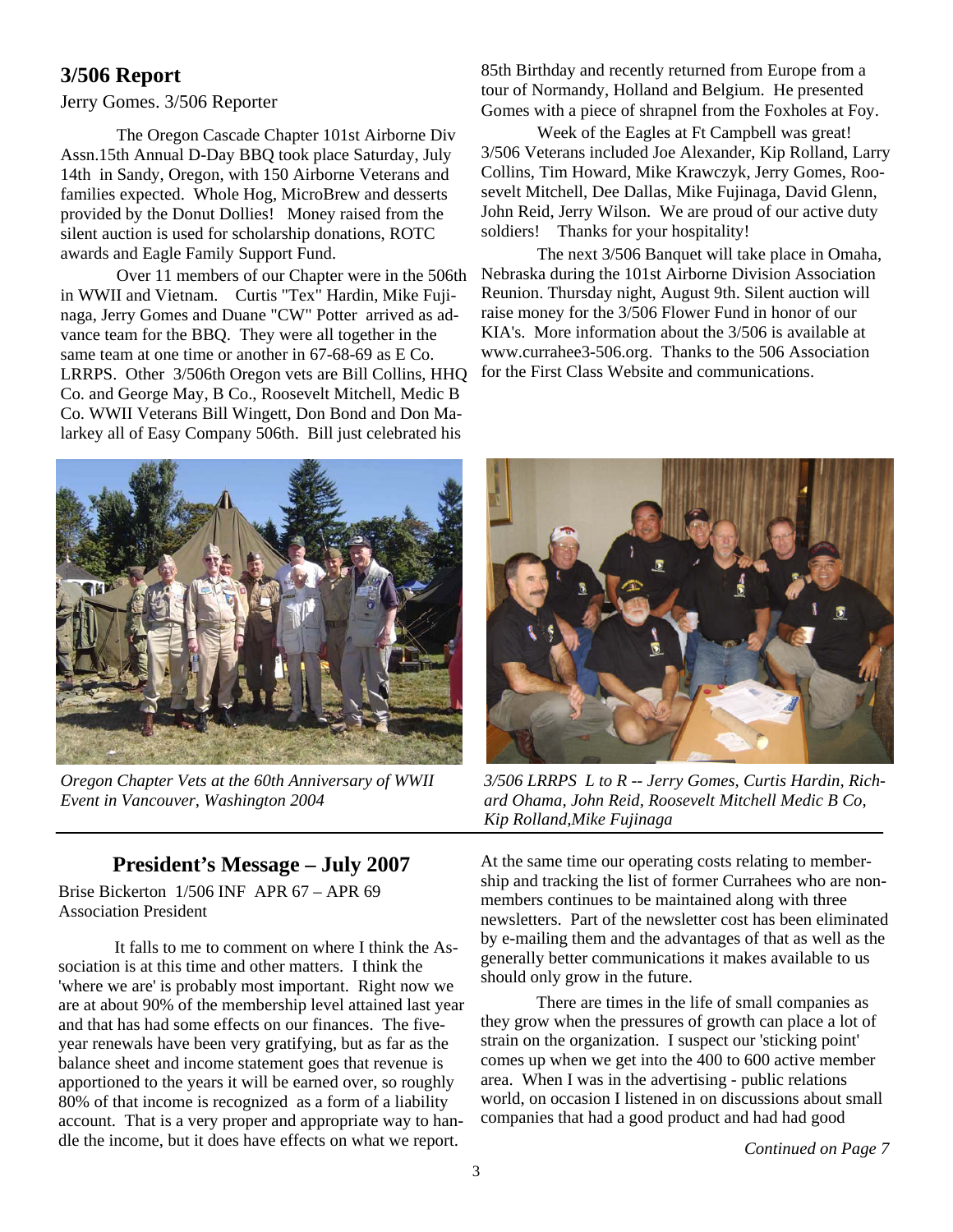### **Stand Down 2007 After Action Report**

A Company, 1st Battalion, 506th Infantry 101st Airborne Division (Airmobile)

#### By Beth Krohe

 "Ass-Kicking Alpha" - A Company, 1-506th to the uninitiated - got together in Hopkinsville, Kentucky over the weekend of May 18-20 for the fourth reunion of the unit. Attendees were from the Vietnam-era of 1967-1971.

 Even though the "Reunion" officially didn't start until Friday - on Thursday evening the "Hospitality Room" (in the motel) was opened early - for those who arrived early and an impromptu "pizza party" was held (including refreshments). There were pictures to look through and stories being told. The ones that arrived early really seemed to enjoy themselves.

 On Friday morning many of the "Currahees" went to Fort Campbell, KY to participate in "The Week of The Eagle - Pass and Review" on the parade field. The Veterans marched in front of the Active-Duty Soldiers. This was enjoyed by all that marched, watched and took pictures.

 Friday evening more than 40 Screaming Eagles and their wives and family members answered the roll call at Ryan's Grill & Buffet, for a nice buffet dinner. After everyone ate until they were stuffed . Beth Krohe said a few words about this years Reunion and some of the happenings taking place during the Reunion. Beth also told about finding more "Alpha Company Currahees" and how she has been doing this. Ken Parr then spoke a few words and handed out "Beautiful wooden miniature Monuments" to Fred May, Bruce Moore, Ray Sowinski and Gary George for their help and dedication to see the plan from start to the finish line. After dinner we all returned to the motel for visiting, taking and looking at pictures, telling stories and of course some refreshments.

 On Saturday some gathered to watch movies and look at pictures and others went to Fort Campbell to see the sites. Then in the evening we all gathered together again for the "Alpha Company Dinner" at a local restaurant for a Chinese/American Buffet (another chance to get overly stuffed). We were honored to have join us for the evening, some "Active-Duty Soldiers" from Fort Campbell, KY. After dinner John Brown conducted a very moving and emotional "Fallen Currahee Ceremony" remembering the Fallen Alpha Company Comrades. Following the ceremony it. Mike Oakley read a poem written by Father Charles R. Fink, "BURY ME WITH SOLDIERS".

 Following the reading Mike Oakley presented Beth Krohe with a "Challenge Coin - For A Job Well Done", from the `67-`68 reunited Currahees. Fred May followed and he also handed out some "Challenge Coins" to the men attending their first reunion, then he said, "that Bruce

Moore and himself designed a new coin", they were handed out to all Alpha Company Veterans attending the reunion. After these were received, Fred explained everything that is on the new coin.

 Bruce Moore and Peggy Pearson followed and they handed out the "Currahee Crest Awards" to numerous people. Ron Rami followed by presenting CPT Justin Michel with a 506th Currahee Flag that was signed by all attending Vietnam Currahees!! And he also handed out "You Were There!" certificates to all fellow Currahees. Then Ed And Beth Krohe handed out specially made 6"x9" 506th Currahee Flags to Ed's fellow Currahees attending the reunion.

 Following all this excitement we discussed where and when to have the next Reunion and the decision was for Nashville, TN in 2009. Then it was time for the big event of the evening "The Raffle". There were numerous prizes to be had and was enjoyed by everyone. (The proceeds form the raffle were donated to "Operation Ensuring Christmas" to help the children of Fallen Soldiers.) This was followed by group pictures and then it was time to return back to the motel for more visiting, looking at those pictures of memories, more stories and, of course, some refreshments!

 As Sunday morning came, it was time for "Breakfast with The Troops" in one of the dining facilities at Fort Campbell. (which Ron Rami pulled off some how. He must have had the right connections!!) This was followed by the "A Company 1-506th Vietnam Memorial Dedication" This monument is a reconstruction of one that was made and placed in Vietnam and didn't make it back home. The ceremony was very emotional for everyone whom attended. The monument, benches and landscaping are just so beautiful that words can not describe them. The gentlemen that were involved with the reconstruction of this Monument put their hearts, soul and so much love into it and we are all very grateful for the great jobs they did. If you are ever in the area, please take a few moments to stop by and see it. It is worth the trip!!

 Many thanks to all who attended the "2007 Stand Down Reunion"; without you it wouldn't have been such a big success. We hope to see you at the 2009 Stand Down Reunion in Nashville, TN and hope that more will be able to attend and join us in reuniting with other Alpha Company Currahees. If you haven't attended one of the reunions, please try to make the next one - it is definitely worth

Currahee!!!

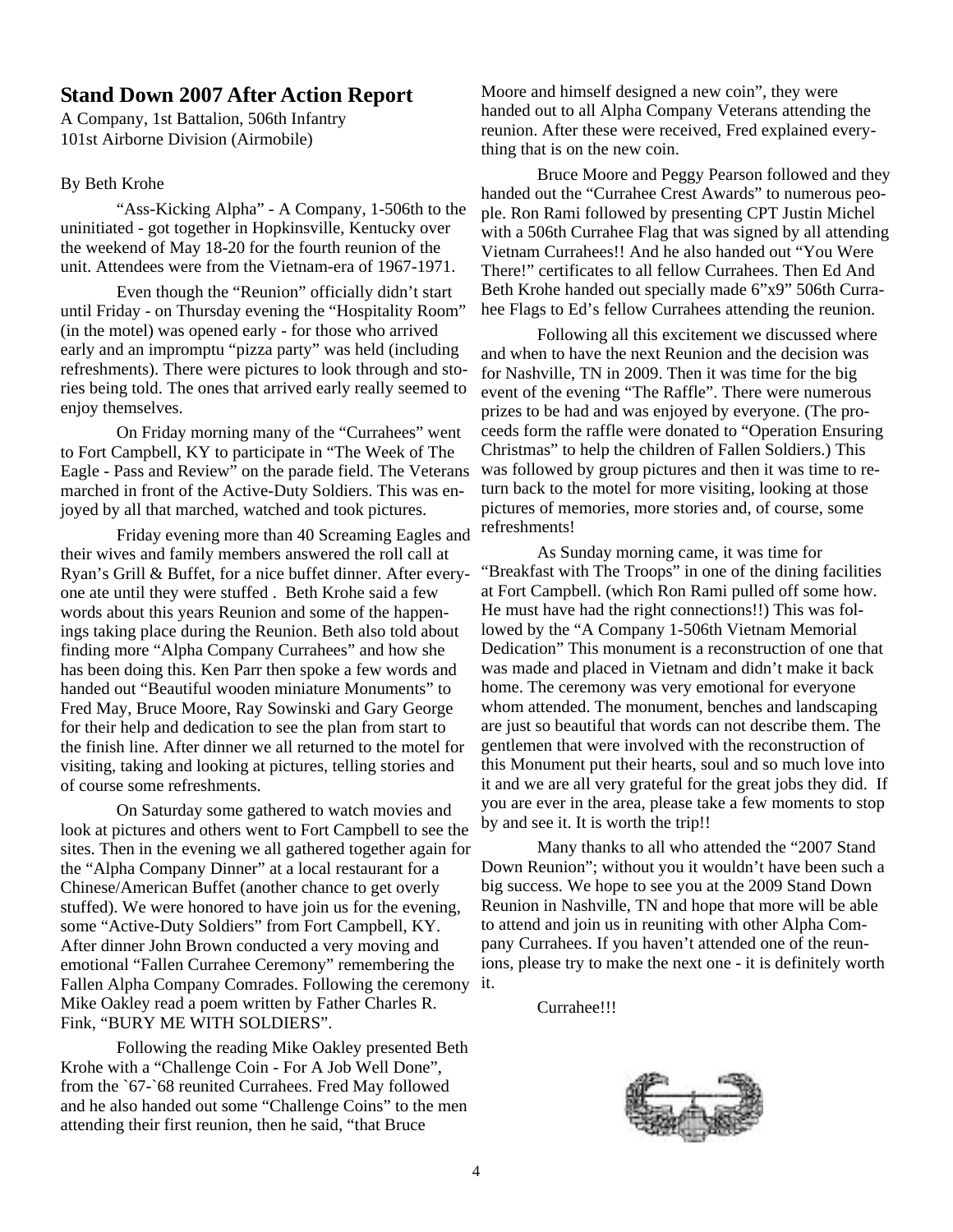### **Alpha Company Recreates Vietnam Monument honoring KIAs**

From the Mansfield (OH) News-Journal (Used by permission)

By Lou Whitmire

CRESTLINE --

 Ken Parr built a monument in his garage to stand for 75 men who fell in Vietnam.

The Crestline man will be one of four U.S. Army veterans traveling to Fort Campbell, Ky., to unveil the A/1-506th Company Monument at 11 a.m. May



*Currahee Ken Parr with the new monument* 

in Crestline on Saturday to pick up the six-foot monument and transport it to the base in Kentucky for the dedication ceremony. Army veteran Ray Sowinski of Berwyn, Ill., also will attend the dedication.

 In April 1971, Sgt. Parr and Sgt. Sowinski erected a small monument in front of the A Company, 1- 506th Orderly Room at Camp Evans in South Vietnam to honor the men from Alpha Company who were listed in the "Morning Reports" as having died during the previous 14 months. The 7-by-14-inch piece of brass was engraved with a dedication. Eighteen 1-by-3-inch brass pieces were engraved with the rank, name and date of death for each soldier.

 According Lt. May, in information posted at *www.506Infantry.org*: "A hole was dug in front of the Orderly Room, and a wall of 105mm ammo crates painted olive drab was built behind this hole. We placed the monument into the hole and ringed it with a single row of sandbags. Inside this row of sandbags, we covered the ground with pure white beach sand."

 May wrote that the monument was still there when he left Vietnam. Parr returned to Vietnam in 1996. The trip was sponsored by the 101st Airborne Association.

#### **From Fred May:**

 Now that you know the Monument is completed and is "standing tall and looking good," it is time to thank those who actually performed the work on the installation. Although there were three veterans and their wives working on the project, it would not have been completed without assistance from the active duty Currahees. Diane George, Gary George, Peggy Pearson, Bruce Moore, Sabina May and Fred May would like to thank the following soldiers for their help.

 The Monument, which weighs about 500 pounds, was lifted from the bed of a pickup truck by 10 volunteers from A/1-506 Infantry who were under the supervision of CPT Justin Michel.

 The two Monument holes were dug by SPC Billy Ray Wheelan with assistance from SPC John Hutson and PFC Michael Prewitt.

 CSM Michael Catterton provided a detail of men to assist with landscaping the area. His words to us were that he did not want to see the veterans fall behind schedule due to a lack of manpower on our part. The landscaping crew consisted of PVT Virgil Johnson, SPC Daniel Bray, PFC Joe Rhodes and SSG Jason Pinckney.

 All of this work was performed in temperatures approaching 90 degrees with high humidity.



Parr's Army

and Alfred May, of West Milford, N.J., -- will arrive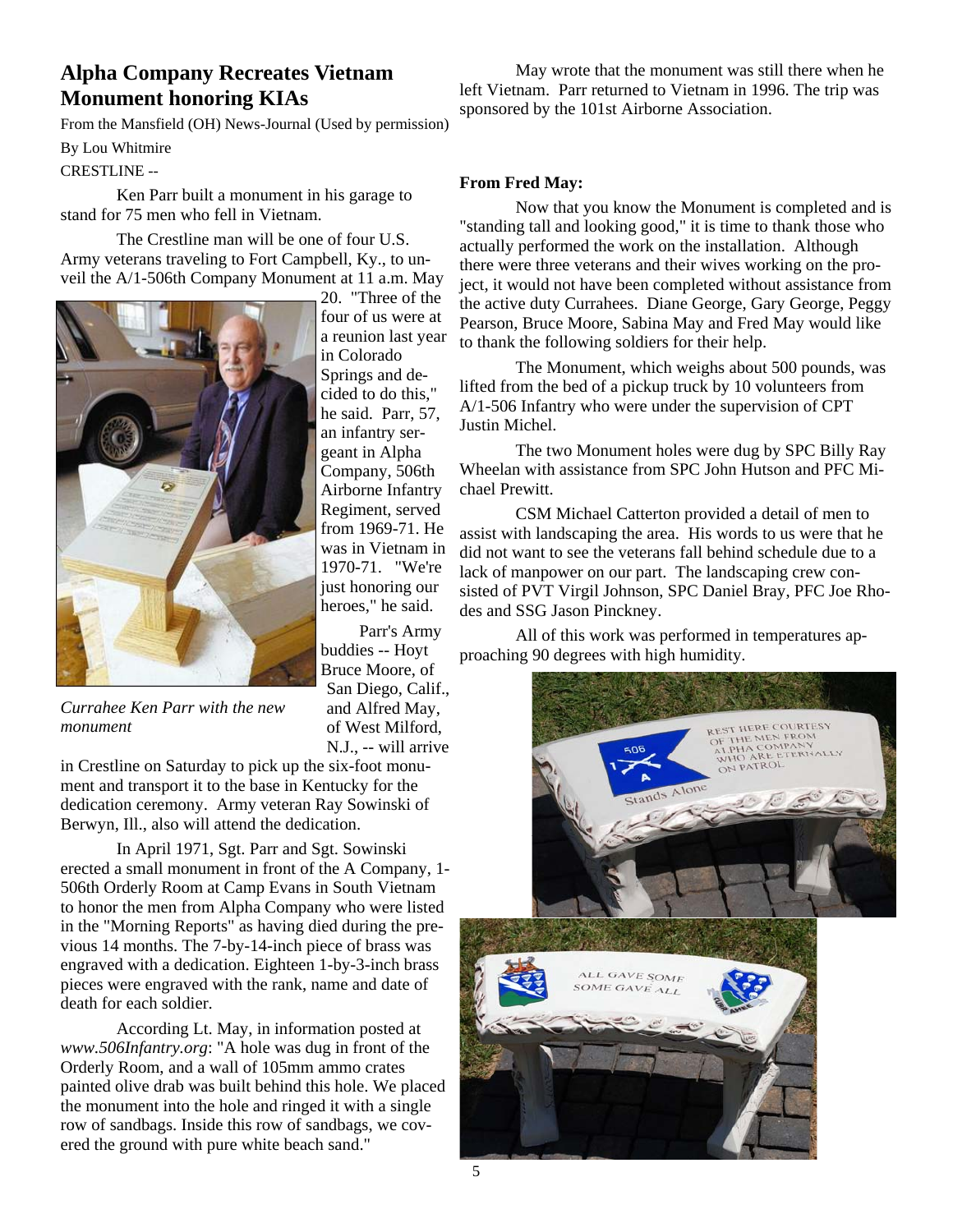### **The Veterans Initiative program**

By Bob von Almen, C 2/506 1970-1971

 The Veterans Initiative program began in 1993. A congressional delegation and representatives from three veterans service organizations traveled to Vietnam to check on the POW/MIA issue. They were told during this meeting that Vietnamese also needed help in accounting for their 300,000 MIA's ( other estimates say it's much closer to 500,000 ). So the VVA went back home and began asking American veterans to submit information on Vietnamese war casualties.

 These are the points that the program hope to gain from the initiative: the fullest possible accounting of American POW/MIA's, with the highest priority being those Americans last-known alive; getting answers for American and Vietnamese families and veterans about the fate and location of those who died or remain missing; the knowledge that veterans CAN HELP bring their brothers home; veterans of the war demonstrating a sincere desire to bring closure to this issue by working TOGETHER; and peace of mind by letting go of the past. Maybe a little piece of a veterans mind may give them peace of mind. It certainly did this "grunt" in 2000 when I mailed my information and maps! If I helped just one family in any way, I feel honored!

#### HOW DOES IT WORK ?

 You determine the information you want to share. So do the veterans in Vietnam. The VVA presents the information you send to Vietnamese veterans organizations as a humanitarian gesture of good faith in hope that they will respond with information about our missing.

#### MATERIALS THAT HELP

- Identity papers, film, and documents taken from dead Vietnamese soldiers or captives.
- Original or sketch maps of gravesites and dates or action.
- Descriptions of incidents that could provide information about Vietnamese losses and American missing.

When I sketched my maps or gave locations, I tried to use as a pivot point a FSB, river, LZ, if in a valley a physical description of the ridgelines on my left and right, if on a ridgeline approx direction from nearest FSB and distance (in meters), etc. You can go to websites to get topographic maps which really help. Some of these are;

www.mapmart.com, www.avalon-download-maps.com, and www.lib.utexas.edu/maps/ams.

Any honest effort will only help the Veterans Initiative to bring families back together.

### **Mailbag**

#### Morning Brise,

 A little on the subject of supporting our own. A little update first. I was at WRAMC last Monday and the 101st has 12 patients, all in rehab doing well. None in the hospital. The 82nd on the other hand has approx. 17 in the hospital, two I know were in the ICU where I also visited. Very humbling to go there and makes our small aches miniscule in comparison to the traumatic injuries I see in the ICU and Ward 57 especially.

 I met the new 101st Liaison ( SSggt Alvarado) as well as the new 82nd Liaison (SFC Mackey). I was meeting Sgt Alvarado to arrange a concert trip to my area on July 15th like was done last year. They will be seeing "Hootie and the Blowfish", with the troops being the evenings VIP's and being treated with a VIP pass to the supporters tent for a pre-show dinner and drinks ( opened all through the concert as well). My local ford dealer is again donating a 15 passenger van. Hope to get 12 or so guys from WRAMC rehab house to attend (Liaisons as well as wife's/GF of Liaisons, troopers). The Liaisons are under lots of stress at times from dealing not so much with the patients but the patients anxiety filled parents/family. The 101st and 82nd Liaisons are combat experienced medics by the way.

 I asked SFC Mackey if I could visit some of the 82nd guys since a lot of our guys also served in the 82nd prior to joining the 101st/506th. Talking to him, he was impressed by what our 506th Association (through Bob Seitz here at WRAMC) does/did for the 101st guys (T-Shirts, shorts, parachute pants, 506th gym bag, hat, 506th crest for mom's, telephone cards etc). SFC Mackey is going to try and see if he can't get the 82nd Assoc. guys to "follow our lead" and do something on the same style. We do take care of our own like Col Vail says ! SFC Mackey was very impressed !

 Most important to mention is how much the patients, all of them, appreciate us. I like to maintain a low profile and give the troops all the highlight ! I tried to catch up to Sgt Villalobos at the Malouge(sp) House, a proud 1/506 trooper who I met there last Fall. He should be the poster trooper for the new 506th spirit ! Spc Max Ramsey as well who I really admire for his courage and drive. Enough of my rambling but the bottom line is the 506th Assoc/members do take care of their own and it is seen by others ! Currahee and Airborne!,

Larry Bowman

[C 1/506 -1967 / 1968 & C 3/506 -1968]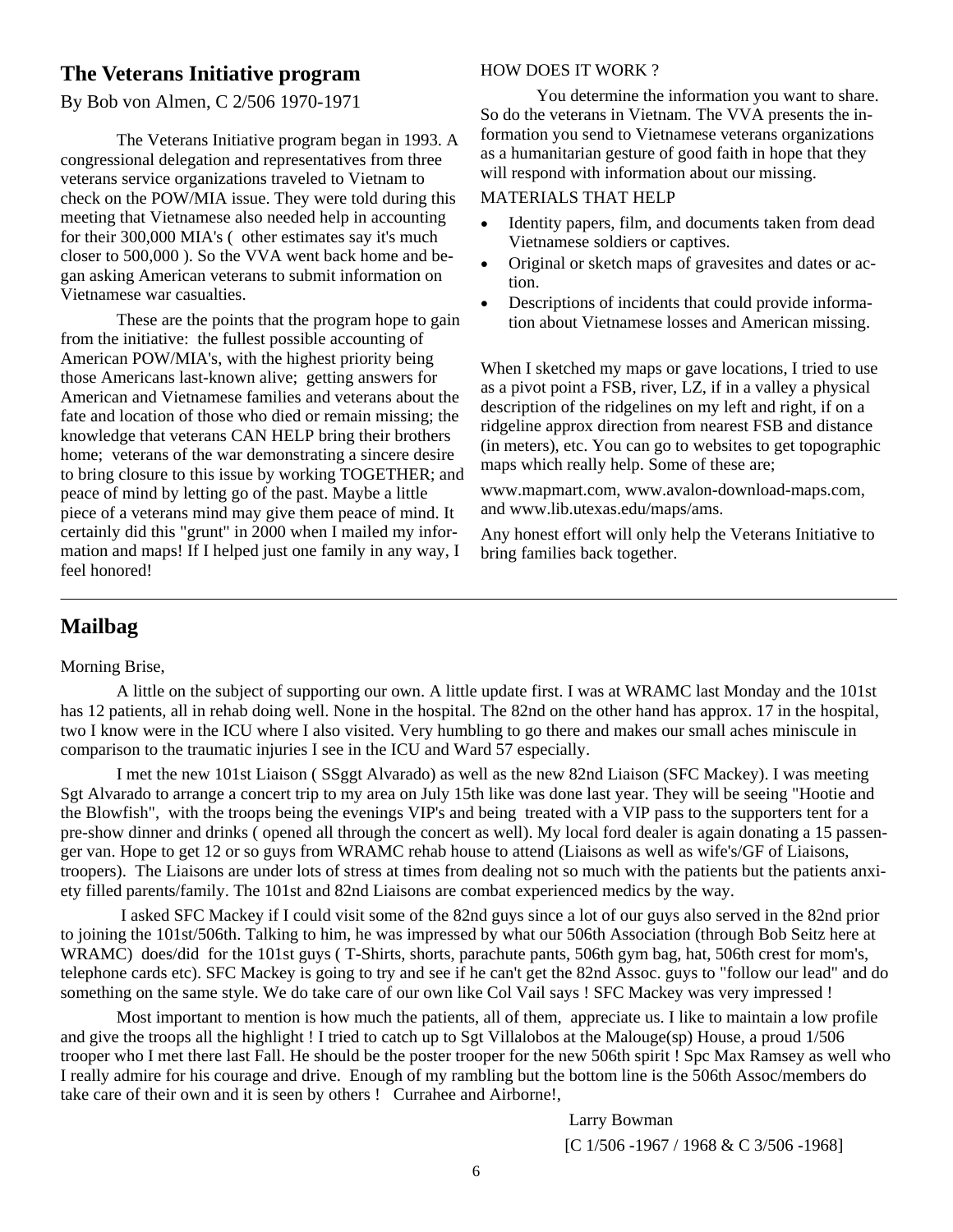### **Trying to Locate:**

#### *From Roxie Goetz Tracy:*

Hello, I am the daughter of a 506th PIR, killed in the Battle of the Bulge, December 23, 1944. My father's name was PVT George L. Goetz, A Co, 1st BN. I would appreciate hearing from anyone who remember the circumstances of his death, or for that matter anything else about him, or any websites that might list information concerning him. I was 2-1/2 when he was killed. Most of the information my mother had has been destroyed. Thank you so much for any help you might give me. My eMail is roxy1942@earthlink.net

#### *From Richard Arnall in Baxter Springs, KS:*

If anyone out there can remember serving with my brother Robert D. Arnall, D Co, 3rd BN, 506th, KIA December 28, 1970, I would like to hear from you. My eMail is cooter7777@hotmail.com .

#### *From Francesco Saverio Matarazzo in Italy:*

Dear Sirs, I greatly appreciate your effort in maintaining and remembering the sacrifice of the people who provided the humanity of the current world. I would submit a question concerning a soldier who died during the Normandy operation; his name is Cosmo Ciano, G Co, 3rd BN, 506th PIR, KIA 06/06/44. He was my uncle (my mother's brother). I never knew him, because I am quite younger than him (and thanks to him and all other people); I would like to know if there are some people who knew him, where he was prepared for the operation, where he exactly died, and definitely information on his career. The only information that I have has been found on the web, and I would like to know something deeper. Thank you again for your support. My eMail is francesco.saverio.matarazzo@telespazio.com

#### *From Perry Schroeder in Saint James, MN:*

I am looking for the following persons who served with my brother, SGT Lyle W. Schroeder, 1st Platoon, C Company, 1st Battalion, 506th, Vietnam 1968-69. Lyle was KIA 01/26/1969: SGT Walter Clute, Oklahoma; FC Marshall, Chicago; LT Tom McCullough, Iowa; George (Pat) Smith, Oklahoma; Grenivicky (spelled phonetically); Eddie DeLeon; and Robert Stamp. Would appreciate any information. I have pictures of the above and other photos during that time. Am looking for pictures of Lyle or anyone who knew him. Thanks. My eMail is perryjs@rconnect.com.

### **President's Message** (continued)

growth but their marketing, PR, product distribution or other issues were in the way of their growth. We are in our 12th year following on four years of organization and six years under the founders who did a great job of building the organization. I probably would argue that some things began to fall off in 2006 but were not fully recognized. It may well be that there is no need to worry about that. I think the base for a 400 to 500 member association is well in place. We have not yet decided on what we want to be in the future, that is a good bunch of friends that gets together now and again and does some good works or the preeminent Currahee organization that wants a bigger voice. I am confident we will get that decision made. Some things take time.

 I should comment on reunions. I consider the Gathering at Campbell an absolute success overall. The interaction with the troops was the highlight of the trip and I hope we can do that again. In some ways, these guys gave us our parade just as we gave them our thanks. Next year we will be meeting jointly and concurrently with the 101st Airborne Division Association in Reno. I know there are past hurts that some of you have regarding that Association but it has changed. There are many advan-

tages to us in on occasion walking side-by-side with them. I think we all will have a good time with the exception of that percentage every organization has that will simply not have a good time regardless of what is being done. We will have a separate hospitality room, Association dinner and meetings. After that we need to decide whether we want to change our official meeting pattern from every two years to a smaller meeting in a fun location in the offyear and the regular meeting in election years.

 I consider that my e-mail notes to the membership on e-mail have been a success. I must admit that I am sending far more out than I expected to, but some of that is demand driven. As it is only my time to send them out and you on e-mail have delete buttons I think I will follow the practice of sending items of merit or interest to you as members and certain others request.

#### CURRAHEE!

Brise Bickerton 1/506 INF—APR 67 – APR 69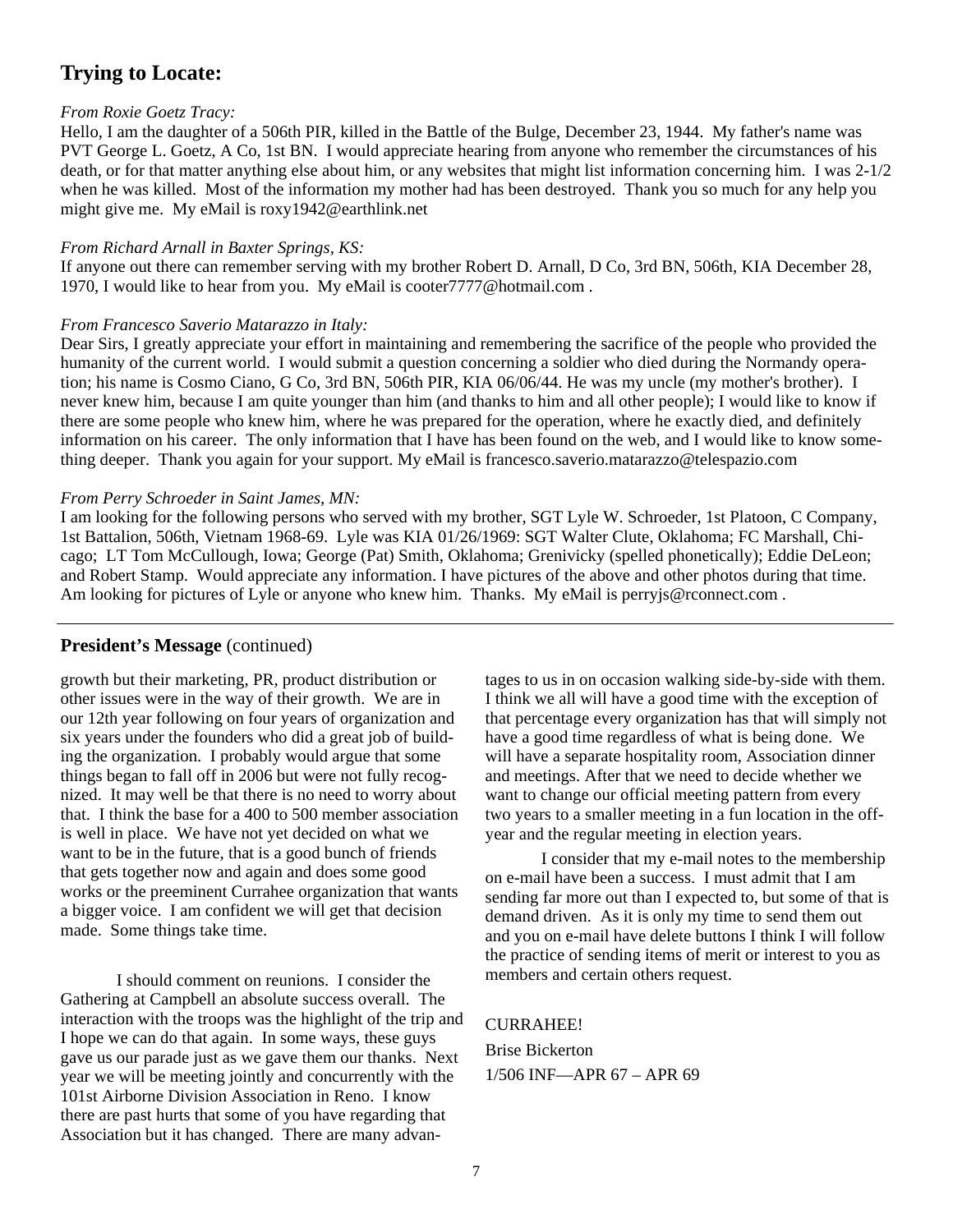### **Soldier to Soldier-Bringing our MIAs Home**

### By Bob von Almen

C 2/506 1970-1971

 I want to inform my fellow Currahees of a program called the Veterans Initiative. It is sponsored by the Vietnam Veterans of America ( of which I am not a member). In a nutshell, the program puts Vietnamese Veterans Organizations ( former NVA or VC) or individual ex-Vietnamese soldiers in personal contact with American Vietnam Veterans.

 Maps of body or grave locations of NVA or VC soldiers KIA are prepared by us vets and hand delivered to our former enemy in Vietnam. They in turn have turned over body or grave locations information to our fellow Vietnam vets of our KIA/MIA's. Some of them have even taken a vet or group to show them an approximate grave or body location of an American soldier. This also involves information on downed aircraft sites.

 This program IS NOT funded by the U.S. government or the government of Vietnam and a majority of the travel expenses are paid by the Vietnam vets themselves. It is strictly soldier to soldier! The information that the American vets receive from their counterparts is turned over to the Joint POW/MIA Accounting Command ( JPAC ) for further investigation and/or exhumation of our MIA's.

 I do have information brochures on the Veterans Initiative Program. I would be happy to send these out or answer any questions. This program HAS brought home some of our fellow soldiers and finally provided closure for their dear families. CURRAHEE !

Bob von Almen

bobvon101@hotmail.com

### **Treasurer's Report:**

As of June 30, 2007, year-to-date operating expenses of \$19,482.60 exceeded operating income of \$17,569.57 for a net operating LOSS of \$1,913.03. Total funds in Association cash accounts included the following:

| <b>Fidelity Business Account</b>                       | \$10,531.24 |
|--------------------------------------------------------|-------------|
| Business Shares, Financial 21 Credit Union, San Diego: | 125.04      |
| Checking Account: Unrestricted Funds                   | 15,116.33   |
| Temporarily Restricted Funds:                          | 15,481.50   |
| Non-Association Jump Fund                              | $***$       |
| Currahee Packages Fund                                 | 783.59      |
| Widows & Orphans Fund                                  | 6,920.15    |
| Scholarship Fund                                       | 7,777.76    |
| <b>TOTAL CASH 06/30/07</b>                             | \$41,254.11 |

\*\* The Non-Association Jump Fund was advanced \$254.18 from Unrestricted Funds.

The new 5-year Membership Dues plan has been successful, with about 40% of those who paid 2007 dues taking advantage of the new plan. As of June 30, 2007, the amount of Pre-Paid Dues was as follows:

| <b>Year 2008</b>             | \$3,181.00  |
|------------------------------|-------------|
| <b>Year 2009</b>             | 3,026.00    |
| <b>Year 2010</b>             | 3,026.00    |
| <b>Year 2011</b>             | 3,026.00    |
| <b>Year 2012</b>             | 32.00       |
| <b>TOTAL DEFERRED INCOME</b> | \$12,291.00 |

Thanks to all of you who responded to the 2007 membership drive and to those who have made additional donations for Association expenses, the Scholarship Fund, and the Widows, Orphans, & Wounded Soldiers Fund.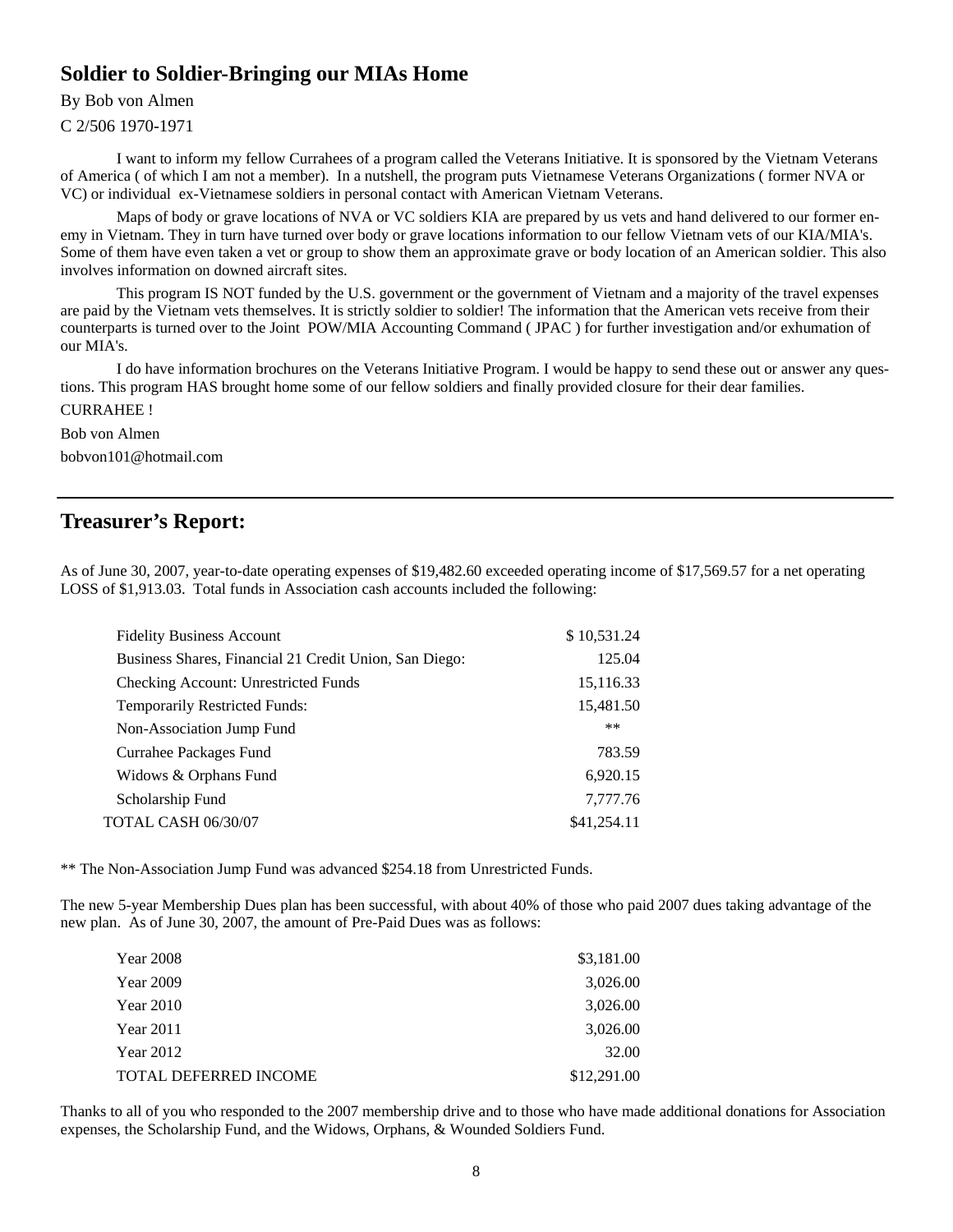### **Last Roll Call:**

**Jack E. Miller,** D Company, 2nd BN, 506th PIR WWII, died August 13, 2006

**Sgt. Daniel M. Quaine** was killed May 7, 2006 during training operations at Fort Carson, Colo. He was a member of the 2nd Brigade Combat Team and the 1/506th.

**LRC(R) Ronald Speirs,** D/E Company, 2nd BN, 506th PIR WWII, died April 11, 2007

**James G. McCann,** H Company, 3rd BN, 506th PIR WWII, died May 27, 200**7** 

**Frank L. Davis,** A Company, 1st BN, 506th PIR WWII, died June 3, 2007

**John N. Sigalos,** G Co, 3rd BN, 506th PIR WWII, died July 2007

**Lt. Colonel John E. (Jack) Mathis**, died April 27, 2007. 506th Parachute Infantry Regiment parachuted into Normandy on June 6 and into Holland on September 17, 1944. He was one of the few men to win the Combat Infantry Badge Third Award for WWII, Korea and Vietnam

### **Former Currahees Killed in Action in Iraq:**

**SGT Robert M. Carr,** who served in the Republic of Korea and in Ramadi, Iraq with C Company 1st Battalion, 506th Infantry, died March 13, 2007, in Baghdad, Iraq, of wounds suffered when an improvised explosive device detonated near his vehicle. SGT Carr was assigned to the 2nd Battalion, 12th Infantry Regiment, 2nd Brigade Combat Team, 2nd Infantry Division, Fort Carson, CO.

**SGT Joe Polo**, who served in the Republic of Korea and in Ramadi, Iraq with A Company 1st Battalion, 506th Infantry, died March 29, 2007, in Baghdad, Iraq, of wounds suffered when his unit was attacked by enemy forces using an improvised explosive device and small arms fire. SGT Polo was assigned to the 2nd Battalion, 12th Infantry Regiment, 2nd Brigade Combat Team, 2nd Infantry Division, Fort Carson, CO.

**SGT Michael J. Martinez,** who previously served in Ramadi, Iraq with 3rd Platoon, B Company, 1st Battalion, 506th Infantry, died June 28, 2007, in Baghdad, Iraq, of wounds sustained when his unit was attacked by insurgents using improvised explosive devices.

### **Mailbag: Currahee Flags Make an Impression in Iraq**

Mike,

 Thanks for the letter *(below)* and the feedback. As chairmen of the package project I am proud to say that we sent about 5 tons of "stuff" covering two deployments, to the troops in Iraq. The most asked for item by the troops was the Currahee Flag. They flew it everywhere and were proud of it.

While installing the reproduction our A Company Vietnam Monument at Fort Campbell this spring I was present in the 506th area for two weeks and again noticed the flag flying at Regiment HQ and at other areas and events in Currahee Country. I asked some of the active duty soldiers about the flag and it was evident that they were proud of it. This flag was not viewed as an ornament to be hidden away where few could see it, but as an object of pride to be displayed so that all who saw it knew that Currahees had boots on the ground under it. Alpha Company Veterans even used a Currahee Flag as the covering drape for our Monument at its dedication.

 Ron Helwig designed this flag and I must say he did a damn fine job. I do not know how much money we will be able to collect for the next deployment of the Currahees to Afghanistan, but I assure you they will have a new supply of flags. I, too, am proud to be affiliated with an Association that supports a College Scholarship, a Widows Orphans  $\&$ Wounded Soldiers Fund, along with a Hospital Visitation Team that takes time to attend to soldiers WIA.

Currahee,

Fred May

*In a message dated 6/23/2007 3:11:27 P.M. Eastern Daylight Time, mbookser@earthlink.net wrote:*  Gentlemen:

 Last night I attended a function that was also attended by a currently serving Col. in the U.S. Army. Naturally I introduced myself. He asked if I had served in the military and I told him who I served with. His immediate response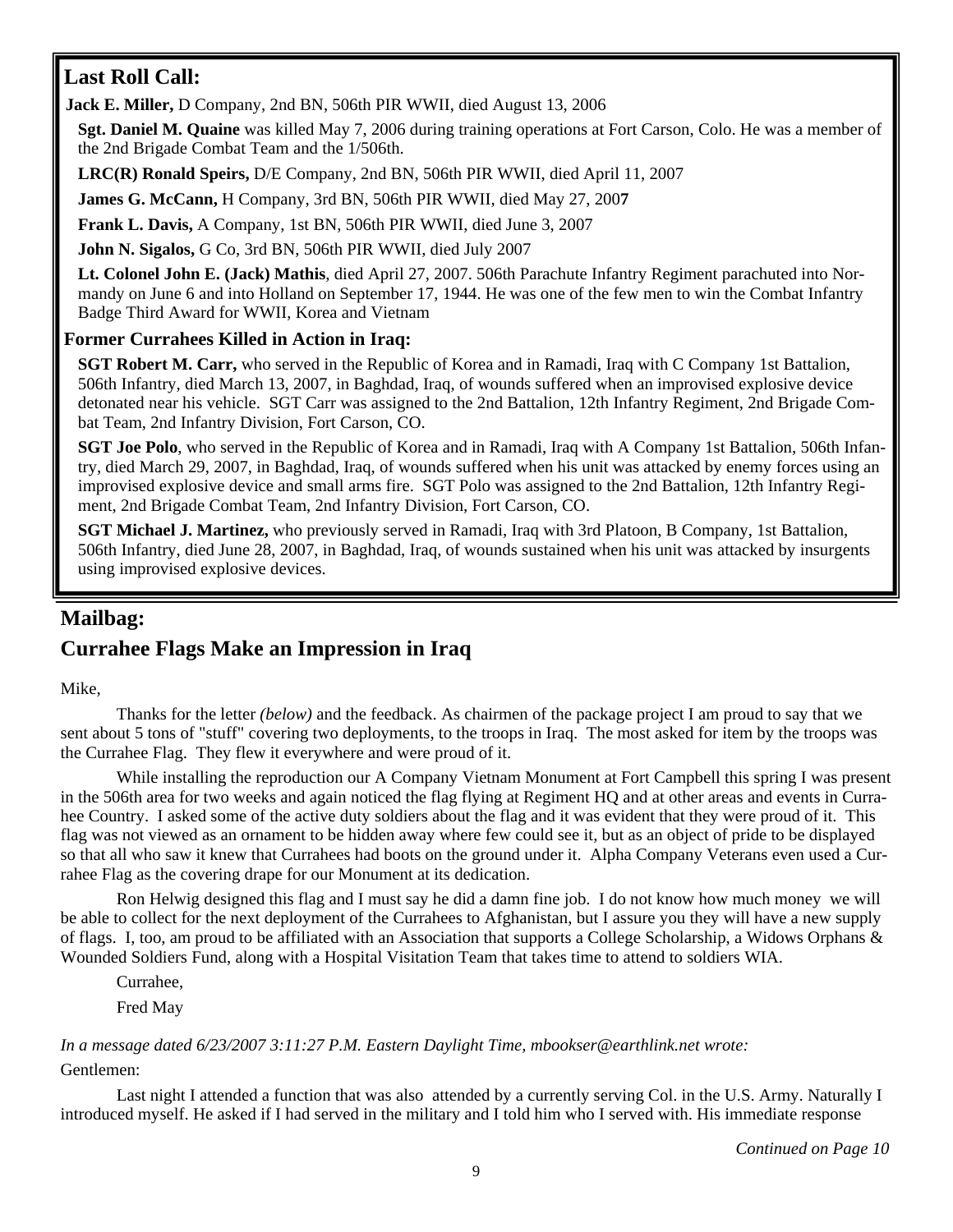### **Membership Director's Report**

By Eugene L. Overton, Jr. [Gene] – Membership Director

C Co., 1st Bn, 506th – 1967 / 1968

As of July 13th the total number of Members have paid their 2007 Dues is 453 or 74% of our goal for this year of 610. This is down from last year, July 2006, when our membership was at 504. We have some catching up to do and all of you can help by just getting one additional Currahee to join the Association. For the entire year of 2006, we had a total of 555 Members but so far this year 249 [45%] of such Currahees have not renewed their membership. If these Members were to renew their membership this year we will "Accomplish the Mission" of not just meeting but exceeding our membership goal for 2007.

Good news is that it appears that our new "Five Year Membership Program" is off to an excellent start with 183 of our current members [40%] choosing to join for five years at the discounted rate as opposed to annually.

 The 506th Association had 555 dues-paying members in 2006. Help us meet our goal of 610 dues-paying members in 2007!

One goal that was not met was to distribute your 2007 Membership Packet [Membership Cards and Currahee Rosters] by May 15th. I ran into some unforeseen programs / glitches which pushed back the distribution until mid-June; you



### **Currahee Flags Make an Impression** (Continued)

was "are you a member of the 506th Association?" I proudly said I was. His voice raised and he started to tell everyone around us that when he was in Iraq he saw 506th flags everywhere. He asked a commander where they got the flags and Col Vail responded "from the 506th Association, they take care of our guys." He told everyone in ear shot that he wished he was a member of the 506th.

 He asked about our organization and I explained what we do. I told him there was life after service and explained to him how my company commander supports the children of 506th veteran's through the scholarship fund. He was amazed at the level of our commitment to the 506th and clearly articulated it to the growing crowd. I gave him my card and told him that if he ran into a Currahee to pass the word about our Association.

 We parted company and he mumbled he was going to start a coup of his association to change things. Needless to say I was beaming pride.

 Thank you Captain Sullivan, and thank you Board of Directors.

Mike Bookser E/B Co., 1.506th, 1969-70

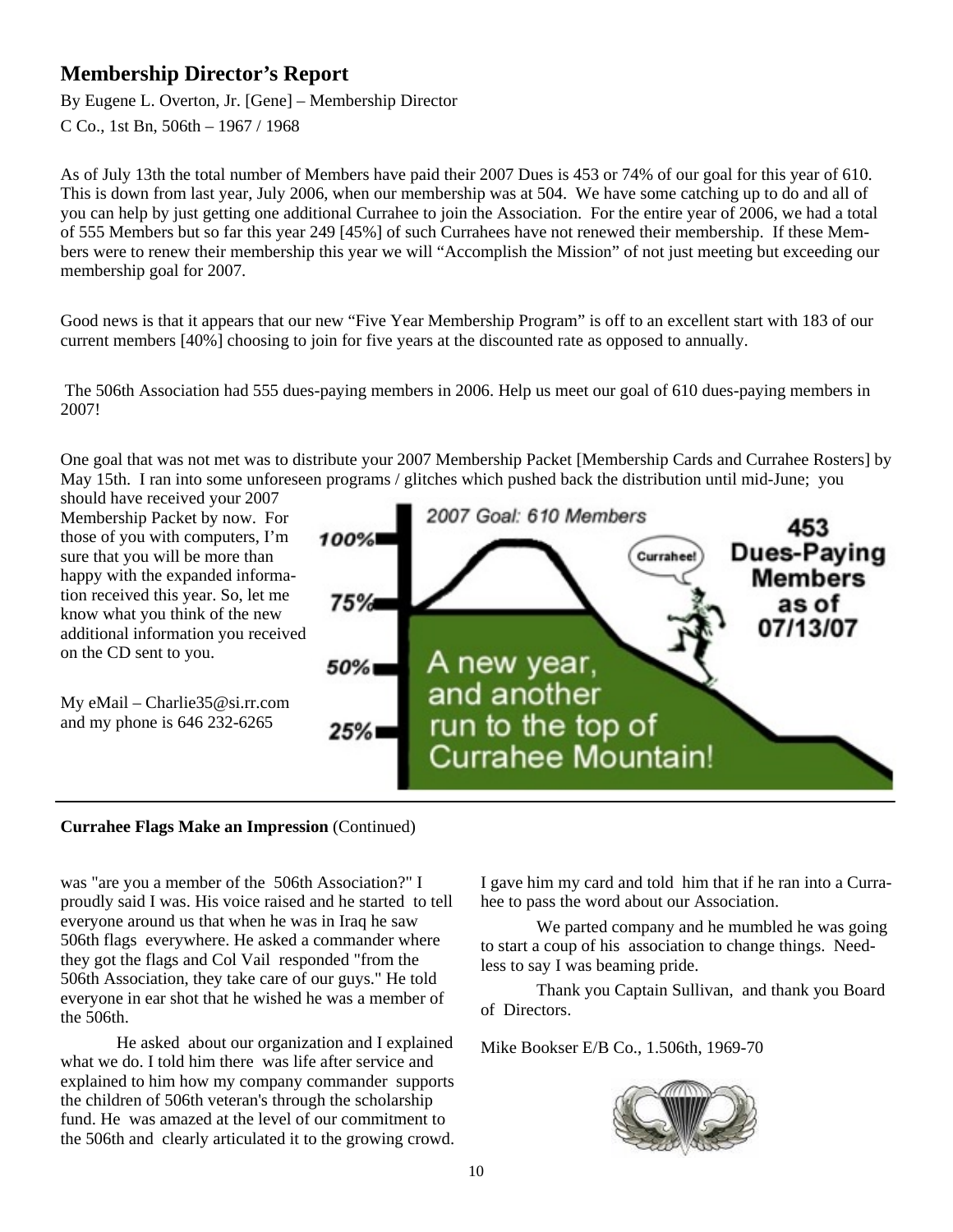#### **Currahee Congressional Medal of Honor College Scholarship Winner Announced: Nominees: Callie Richardson**

• **QM2 Michael A. Monsoor,** Seal Team 3, attached to 1st Battalion, 506th Infantry, KIA 09/29/06 for his actions in Ramadi, Iraq, on September 29, 2006. Recommendation currently under review by the Pentagon.



• **SP4 Leslie H. Sabo, Jr**., B Company, 3rd Battalion, 506th Infantry, KIA 05/10/70, for his actions on the battlefield in eastern Cambodia on May 10, 1970.

110TH CONGRESS 1ST SESSION H. R. 1585 NA-TIONAL DEFENSE AUTHORIZATION ACT FOR FISCAL YEAR 2008

Subtitle F—Decorations and Awards

SEC. 551. AUTHORIZATION AND REQUEST FOR AWARD OF MEDAL OF HONOR TO LESLIE H. SABO, JR., FOR ACTS OF VALOR DURING THE VIETNAM

#### WAR.

 (a) AUTHORIZATION.—Notwithstanding the time limitations specified in section 3744 of title 10, United States Code, or any other time limitation with respect to the awarding of certain medals to persons who served in the Armed Forces, the President is authorized and requested to award the Medal of Honor under section 3741 of such title to Leslie H. Sabo, Jr., for the acts of valor during the Vietnam War described in subsection (b).

(b) ACTS OF VALOR DESCRIBED.—The acts of valor referred to in subsection (a) are the actions of Leslie H. Sabo, Jr., on May 10, 1970, as a member of the United States Army serving in the grade of Specialist Four in the Republic of Vietnam with Company B of the 3d Battalion, 506th Infantry Regiment, 101st Airborne Division.

 The 506th Association Scholarship Committee has selected Callie Richardson as the winner of our \$500 College Scholarship for 2007. Callie recently graduated from Lafayette Jefferson High School in Lafayette, Indiana and will be a freshman at Purdue University this fall. Callie's Father, Dale Richardson, served with C/1-506 Infantry in Vietnam.

 The Association would like to congratulate Callie, as the 2007 scholarship applicant pool provided very stiff competition.

### **From 2nd Infantry Division Currahees:**



Mr. Moore,

Thank You so much for the update. SPC Roodhouse was a very special individual who I liked very much. I miss him.

As a tribute to SPC Roodhouse, SSG Trost, SPC Messmer and SSG Ingraham, I wrote their names on the back of my 2ID combat patch that I wear in Tikrit now. The funny thing is that I was chastised by most of the senior NCO's for wearing a "leg" patch, for which I responded "There are men buried all over the United States who I lived, breathed, ate with who cannot wear it. I wear it in remembrance of them and their sacrifice."

SSG John L. Miller 3d BDE 82nd ABN DIV (served in B Co, 1st BN, 506th, 2BCT, 2ID, 2004-2005)

### **Mailbag**

 Hello this is Tony Gomes the 506th Scholarship recipient. I just wanted to say hello to you all and let you know how things are going down here at OSU!

 This term I am taking five classes, I have never taken so many at one time but I enjoy them! I have German 512 (standard German class), German 342- Literature, German 332 Culture, Math 95, and Spanish 101. So much translating! I am working my way up to calculus so I can get on with my other Construction Engineering classes! (I am in the Library right now thought I would take a break!).

 But everything is going good, making a little money on the side every now and then working for Public Safety on Campus, there are also lots of pretty girls down here- enough to drive a guy crazy! I just wanted to say hello to you all and thank you again so much for the scholarship!!!

Tony Gomes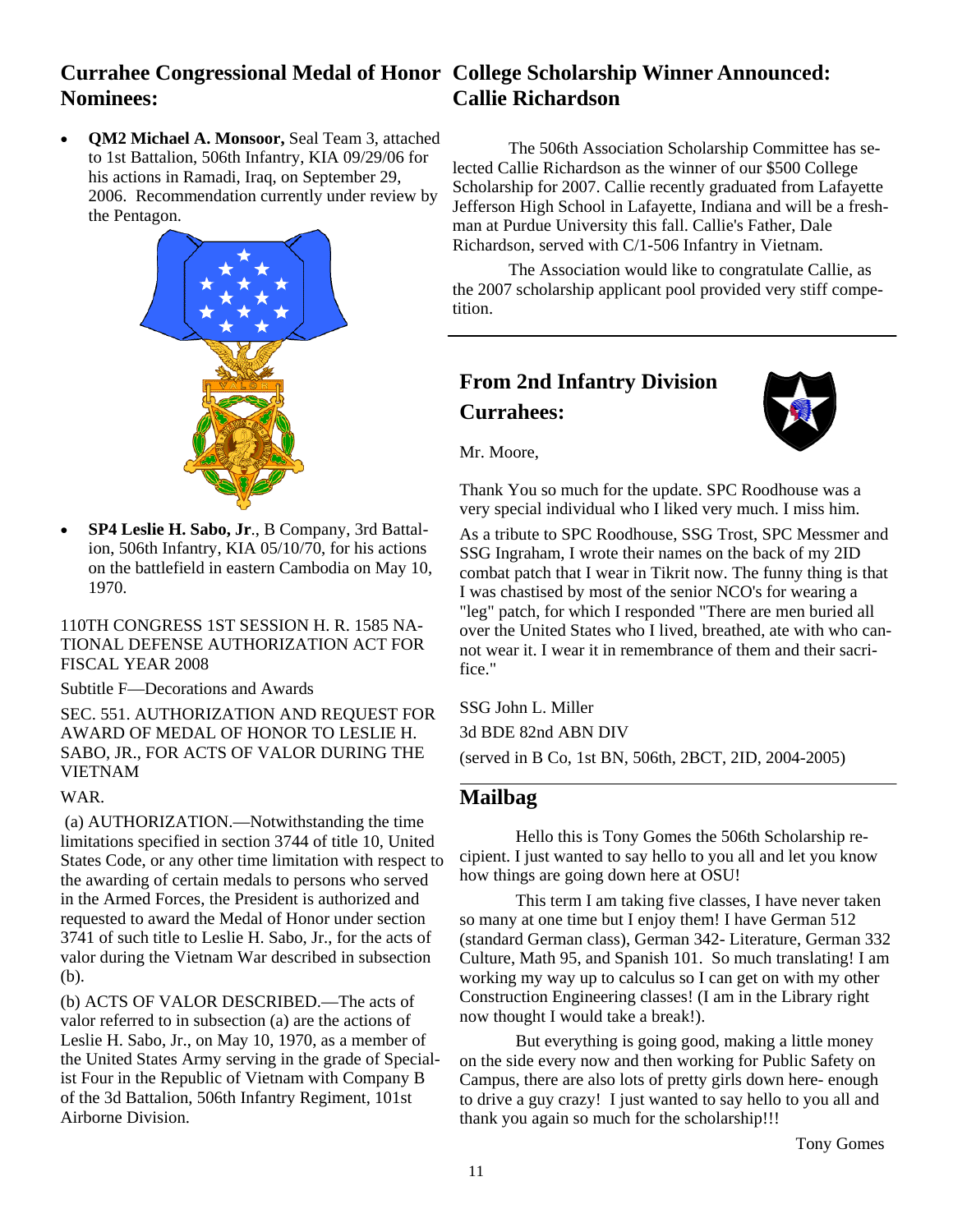The 506th Airborne Infantry Regiment Association (Airmobile-Air Assault)

# Fund Donation Form

*Please include the following information:*

| <b>NAME:</b>                      |               |                        |                  |  |
|-----------------------------------|---------------|------------------------|------------------|--|
| <b>STREET ADDRESS:</b>            |               |                        |                  |  |
| CITY:                             |               | <b>STATE:</b>          | <b>ZIP CODE:</b> |  |
| <b>HOME PHONE:</b><br>(AREA CODE) | <b>NUMBER</b> | <b>E-MAIL ADDRESS:</b> |                  |  |

Make your check or money order (no credit cards) payable to: The 506th Airborne Infantry Regiment Association (Airmobile - Air Assault) Mail this form and your donation to: Hoyt Bruce Moore, III -- Treasurer Phone: (858) 274-4317 4126 Cole Way eMail: TheMOE\_A1506@msn.com San Diego, CA 92117-1123

# Scholarship Fund Donation

Donation Amount: \$\_\_\_\_\_\_\_\_\_\_\_\_\_\_\_\_\_\_\_\_\_\_\_\_

# Widows & Orphans Fund Donation

Donation Amount: \$

**The IRS has recognized the 506th Association as a War Veterans Organization under section 501(c)(19), so donors making contributions to the Association can deduct such donations on their personal or corporate tax filings, as provided for by IRS rules and regulations. The Association is listed in IRS Publication 78,** *Cumulative List of Organizations described in Section 170(c) of the Internal Revenue Code of 1986***, the list of organizations eligible to receive tax-deductible contributions. For exemption/deduction purposes, the Association Employer Identification Number (EIN) is 91-2088108.**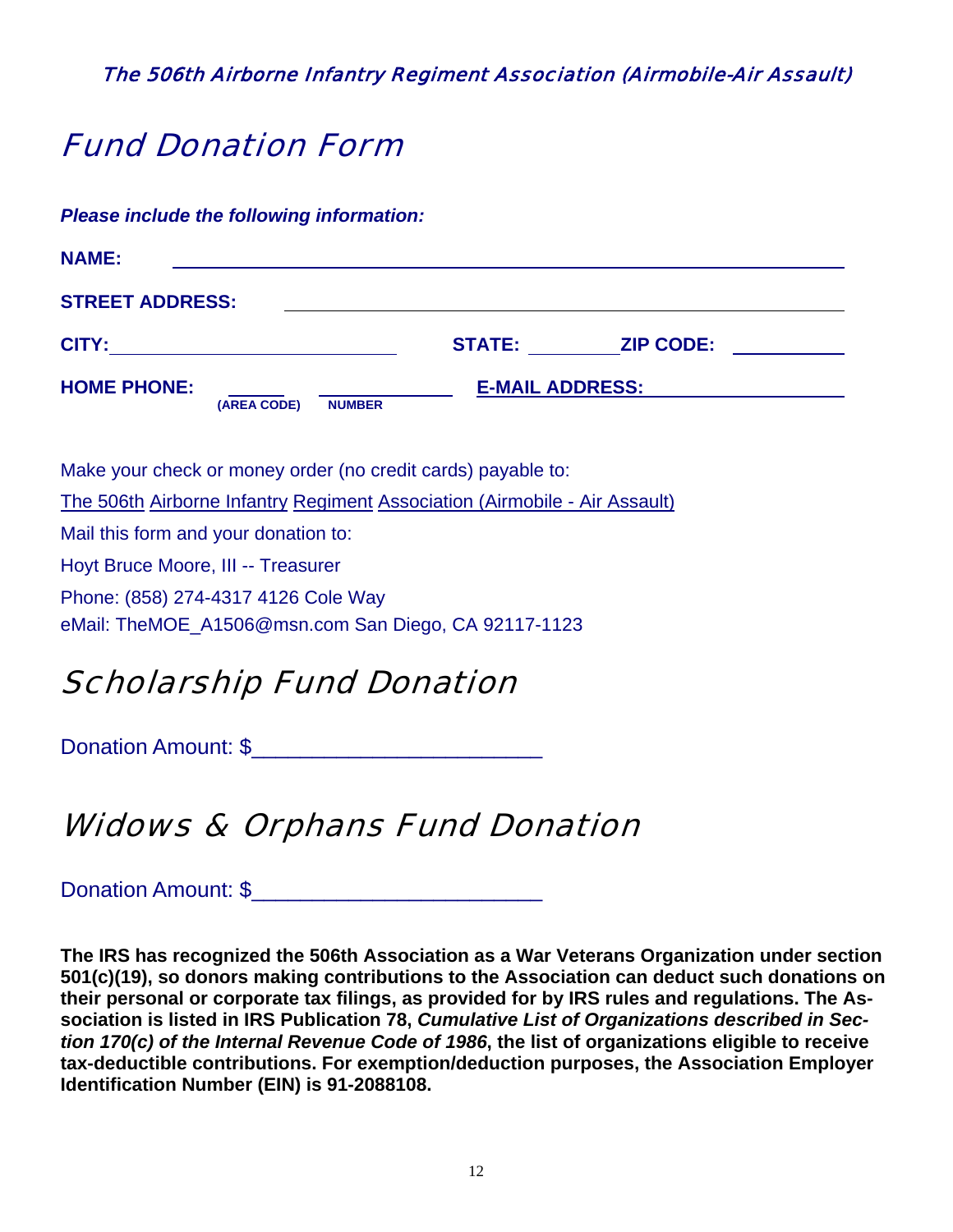### **The 506th Airborne Infantry Regiment Association (Airmobile-Air Assault)**  *Quartermaster Order Form*

| <b>NAME:</b>           | <b>HOME PHONE:</b> |
|------------------------|--------------------|
| <b>STREET ADDRESS:</b> | CITY:              |
|                        |                    |

### **STATE: ZIP CODE: E-MAIL ADDRESS:**

| ## a "member" is someone who has paid their 506th Association 2007 Membership Dues. |                                                                              |                                        |            |                   |
|-------------------------------------------------------------------------------------|------------------------------------------------------------------------------|----------------------------------------|------------|-------------------|
| <b>Quantity</b>                                                                     | <b>Item</b>                                                                  | Each (non-members)<br>Each (members)## |            | <b>TOTAL COST</b> |
|                                                                                     | Association Gym/Duffel Bag (23.75"x 13"x 11.5")                              | $$36.00**$                             | $$32.00**$ | \$                |
|                                                                                     | FSB Map, I Corps, Vietnam (26.5"x 18")                                       | \$20.00                                | \$15.00    |                   |
|                                                                                     | Currahee Flag $(3' \times 5')$                                               | \$40.00                                | \$35.00    |                   |
|                                                                                     | <b>Book: The Story of a Soldier</b>                                          | \$12.00                                | \$9.00     |                   |
|                                                                                     | Hat: 506th Association: White w/Blue Letters                                 | \$14.00                                | \$12.00    |                   |
|                                                                                     | Hat: 506th Association: Black w/Gold Letters                                 | \$14.00                                | \$12.00    |                   |
|                                                                                     | Hat: Currahee w/Airborne Wings Insignia                                      | \$10.00                                | \$8.00     |                   |
|                                                                                     | Hat: Currahee w/Air Assault Wings Insignia                                   | \$10.00                                | \$8.00     |                   |
|                                                                                     | <b>Polo: Original (NO Personalization): X-Large</b>                          | \$32.00                                | \$29.00    |                   |
|                                                                                     | <b>Polo: Personalized Currahee: Medium</b>                                   | \$32.00                                | \$29.00    |                   |
|                                                                                     | <b>Polo: Personalized Currahee: Large</b>                                    | \$32.00                                | \$29.00    |                   |
|                                                                                     | <b>Polo: Personalized Currahee: X-Large</b><br>\$32.00<br>\$29.00            |                                        |            |                   |
|                                                                                     | <b>Polo: Personalized Currahee: XX-Large</b>                                 | \$33.00                                | \$30.00    |                   |
|                                                                                     | <b>Optional Personalization Information (\$3.00 per Currahee Polo Shirt)</b> |                                        |            | \$                |
|                                                                                     | Name:                                                                        |                                        |            |                   |
|                                                                                     | 506th Unit:                                                                  |                                        |            |                   |
|                                                                                     | <b>Service Dates with 506th:</b>                                             |                                        |            |                   |
| <b>SUBTOTAL</b>                                                                     |                                                                              |                                        |            | \$                |
| Shipping $(\$4.60$ for the 1st item $+ \$2.25$ shipping per additional item)        |                                                                              |                                        |            |                   |
| ** ADD \$4.25 additional shipping for each GYM/DUFFEL BAG                           |                                                                              |                                        |            |                   |
| <b>TOTAL AMOUNT ENCLOSED</b>                                                        |                                                                              |                                        |            | \$                |

Photos of all of these items can be found in the Quartermaster section of www.506infantry.org **Make your check or money order (no credit cards) payable to:**

The 506th Airborne Infantry Regiment Association (Airmobile-Air Assault)

**Mail this Order Form and your check or money order to: Hoyt B. Moore, III, Treasurer Phone: 858-274-4317 eMail: TheMOE\_A1506@msn.com 4126 Cole Way** *Please allow 4 weeks for delivery* **San Diego, CA 92117-1123**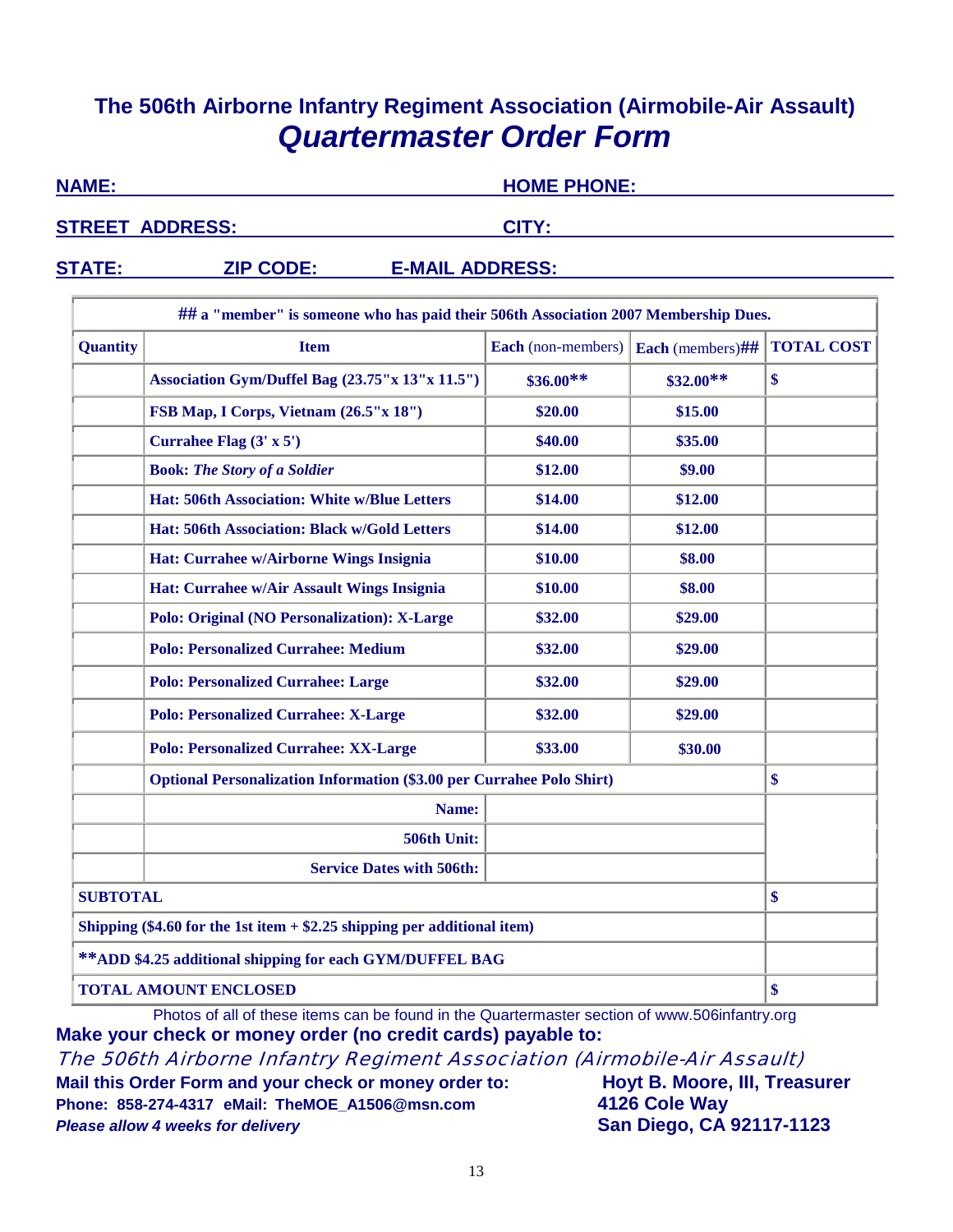### **The 506th Airborne Infantry Regiment Association (Airmobile-Air Assault)** *Quartermaster Order Form*

| <b>NAME:</b>           |                  | <b>HOME PHONE:</b>     |  |
|------------------------|------------------|------------------------|--|
| <b>STREET ADDRESS:</b> |                  | CITY:                  |  |
| <b>STATE:</b>          | <b>ZIP CODE:</b> | <b>E-MAIL ADDRESS:</b> |  |

| ## a "member" is someone who has paid their 506th Association 2007 Membership Dues.    |                                                           |                                                                  |            |    |  |
|----------------------------------------------------------------------------------------|-----------------------------------------------------------|------------------------------------------------------------------|------------|----|--|
| <b>Quantity</b>                                                                        | <b>Item</b>                                               | Each (non-members) $\vert$ Each (members)##<br><b>TOTAL COST</b> |            |    |  |
|                                                                                        | 506th Association Challenge Coin (1-1/2" diameter)        | $$10.00*$                                                        | \$8.00*    | \$ |  |
|                                                                                        | 506th Infantry Knife (2-3/8")                             | $$7.00*$                                                         | $$5.00*$   |    |  |
|                                                                                        | <b>506th Infantry Bracelet</b>                            | $$12.00*$                                                        | $$10.00*$  |    |  |
|                                                                                        | Pin: Currahee Shield Full-Size (1"x 1-1/4")               | \$6.00                                                           | \$5.00     |    |  |
|                                                                                        | Pin: Currahee Shield Lapel (3/8"x 1/2")                   | \$4.00                                                           | \$3.00     |    |  |
|                                                                                        | Decal: Currahee Shield (2.75"x 3.5" Adhesive)             | \$6.00                                                           | \$5.00     |    |  |
|                                                                                        | Decal: Para-Dice (3" diameter)                            | \$6.00                                                           | \$5.00     |    |  |
|                                                                                        | Decal: 506th Association (8"x 5" Static Cling)            | \$3.00                                                           | \$2.00     |    |  |
|                                                                                        | <b>Neck Cooler (44")</b>                                  | \$4.00                                                           | \$2.50     |    |  |
|                                                                                        | Patch: Currahee Shield (3"x 3.5")                         | \$6.00                                                           | \$5.00     |    |  |
|                                                                                        | Patch: Para-Dice (3" diameter)                            | \$6.00                                                           | \$5.00     |    |  |
|                                                                                        | Patch: Shield with Airborne Wings (4.25"x 2.25")          | \$6.00                                                           | \$5.00     |    |  |
|                                                                                        | Patch: Shield with Air Assault Wings (4.25"x 2.25")       | \$6.00                                                           | \$5.00     |    |  |
|                                                                                        | $$12.00**$<br>$$10.00**$<br><b>CD:</b> Wait on the Bridge |                                                                  |            |    |  |
|                                                                                        | <b>CD</b> : Call Me Crazy                                 | $$12.00**$                                                       | $$10.00**$ |    |  |
|                                                                                        | <b>CD:</b> Lover's Midnight Concerto                      | $$12.00**$                                                       | $$10.00**$ |    |  |
|                                                                                        | <b>CD: Piano, Spirit In My Hands</b>                      | $$12.00**$                                                       | $$10.00**$ |    |  |
|                                                                                        | <b>Currahee License Plate</b>                             | $$12.00**$                                                       | $$10.00**$ |    |  |
|                                                                                        | <b>License Plate Frame: White w/Blue Letters</b>          | $$7.00*$                                                         | $$5.00*$   |    |  |
|                                                                                        | <b>License Plate Frame: Black w/Gold Letters</b>          | $$7.00*$                                                         | $$5.00*$   |    |  |
| <b>SUBTOTAL</b>                                                                        |                                                           |                                                                  |            | \$ |  |
| Shipping $@$ \$0.45 per item                                                           |                                                           |                                                                  |            |    |  |
| *ADD \$0.75 additional shipping for each COIN, KNIFE, BRACELET, or LICENSE PLATE FRAME |                                                           |                                                                  |            |    |  |
| ** ADD \$1.50 additional shipping for each CD or LICENSE PLATE                         |                                                           |                                                                  |            |    |  |
| <b>TOTAL AMOUNT ENCLOSED</b>                                                           |                                                           |                                                                  |            | \$ |  |

*Photos of all of these items can be found in the Quartermaster section of www.506infantry.org*  **Make your check or money order (no credit cards) payable to:**

The 506th Airborne Infantry Regiment Association (Airmobile-Air Assault)

Mail this Order Form and your check or money order to: **Hoyt B. Moore, III, Treasurer Phone: 858-274-4317 eMail: TheMOE\_A1506@msn.com 4126 Cole Way** *Please allow 4 weeks for delivery* **San Diego, CA 92117-1123**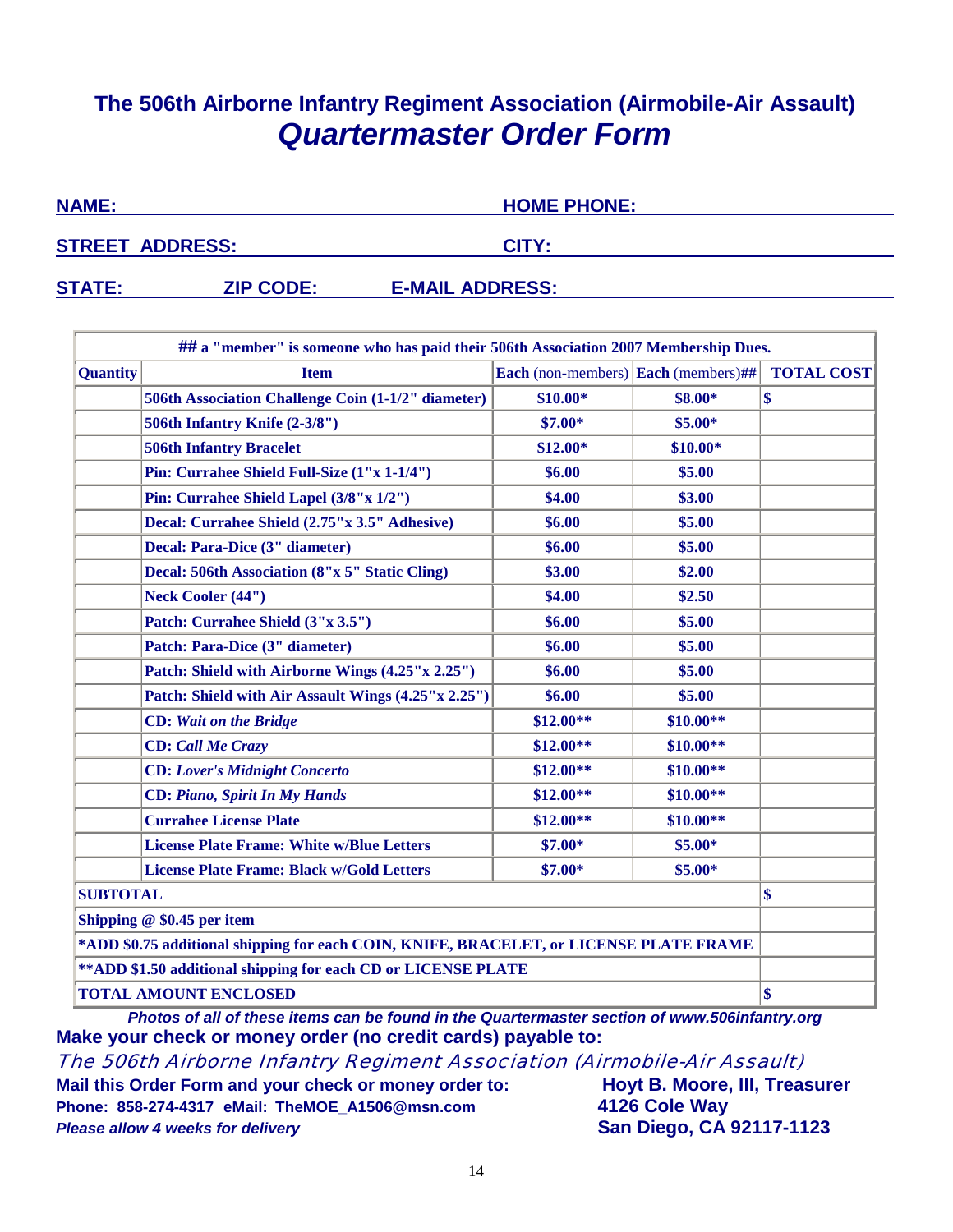### **The 506th Airborne Infantry Regiment Association (Airmobile-Air Assault)**

# *T-Shirt Order Form*

**NAME: HOME PHONE:**

**STREET ADDRESS: CITY:** 

**STATE: ZIP CODE: E-MAIL ADDRESS:** 

**NOTES: these items will NOT be backordered, so availability is limited to what is in stock. If you participated in the Memorial Jump activities in either 2004 or 2006, contact Quartermaster Ron Helwig at** *rlhelwig@verizon.net* **about the availability of special T-Shirts for jump participants.**

|                                                                                                                                                                                       |                 |                                                       | ## a "member" is someone who has paid their 506th Association 2007 Membership Dues. |                   |    |
|---------------------------------------------------------------------------------------------------------------------------------------------------------------------------------------|-----------------|-------------------------------------------------------|-------------------------------------------------------------------------------------|-------------------|----|
|                                                                                                                                                                                       | <b>Quantity</b> | Each (non-members)<br><b>Item</b><br>Each (members)## |                                                                                     | <b>TOTAL COST</b> |    |
| <b>BLACK</b>                                                                                                                                                                          |                 |                                                       | <b>Currahee World Tour T-Shirt</b>                                                  |                   |    |
|                                                                                                                                                                                       |                 | <b>X-Large</b>                                        | \$15.00<br>\$12.50                                                                  |                   |    |
| **SPECIAL: purchase a 2 T-Shirt package (World Tour T-Shirt and Memorial Jump T-Shirt)<br>in any combination of sizes/colors at a cost of $$25$ for members or $$30$ for non-members. |                 |                                                       |                                                                                     |                   |    |
| <b>BLACK</b>                                                                                                                                                                          | <b>GRAY</b>     |                                                       | <b>2006 Memorial Jump T-Shirt</b>                                                   |                   |    |
|                                                                                                                                                                                       |                 | <b>Small</b>                                          | $$18.00**$                                                                          | $$14.00**$        |    |
|                                                                                                                                                                                       |                 | <b>Medium</b>                                         | $$18.00**$                                                                          | $$14.00**$        |    |
|                                                                                                                                                                                       | <b>SOLD OUT</b> | Large                                                 | $$18.00**$                                                                          | $$14.00**$        |    |
|                                                                                                                                                                                       | <b>SOLD OUT</b> | <b>X-Large</b>                                        | $$18.00**$$                                                                         | $$14.00**$        |    |
|                                                                                                                                                                                       |                 | <b>XX-Large</b>                                       | $$18.00**$                                                                          | $$14.00**$        |    |
| <b>SUBTOTAL</b>                                                                                                                                                                       |                 |                                                       |                                                                                     |                   | \$ |
| Shipping (\$4.60 for the 1st item)                                                                                                                                                    |                 |                                                       |                                                                                     | \$4.60            |    |
| Add \$2.25 Shipping per additional item                                                                                                                                               |                 |                                                       |                                                                                     |                   |    |
| <b>TOTAL AMOUNT ENCLOSED</b>                                                                                                                                                          |                 |                                                       |                                                                                     | \$                |    |

*Photos of all of these items can be found in the Quartermaster section of www.506infantry.org*  **Make your check or money order (no credit cards) payable to:**

The 506th Airborne Infantry Regiment Association (Airmobile-Air Assault)

**Mail this Order Form and your check or money order to: Hoyt B. Moore, III, Treasurer Phone: 858-274-4317 eMail:** *TheMOE\_A1506@msn.com* **4126 Cole Way** *Please allow 4 weeks for delivery* **San Diego, CA 92117-1123**